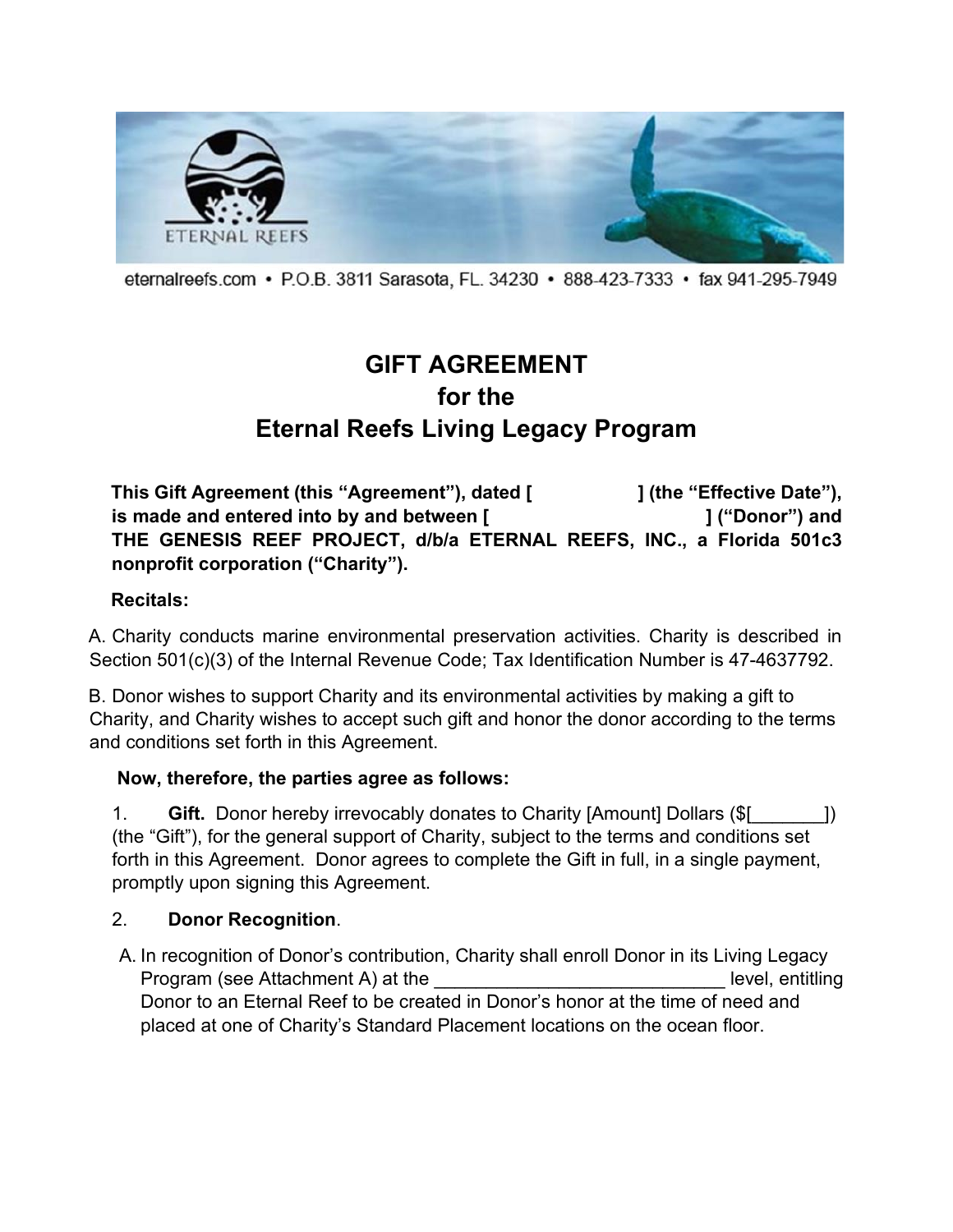- B. Donor shall also be entitled to a bronze plaque installed in the Eternal Reef acknowledging and honoring Donor's contribution. Donor's Authorized Representative shall receive two certificates showing the GPS coordinates of Donor's Eternal Reef final resting place.
- C. Donor acknowledges that the placement location of the Eternal Reef will be determined by the Authorized Representative from the standard active permitted reef sites available to Eternal Reefs at the time of need.
- D. Donor acknowledges that once an Eternal Reef has been placed in a reef system, it becomes the property of the permit holder where it is placed. Donor agrees and acknowledges Donor's estate shall have no claim on the reef.

3**. Entire Agreement.** This Agreement constitutes the sole and complete agreement between the parties hereto with respect to this subject matter, and supersedes any prior or contemporaneous representation or understanding between the parties hereto with respect to this subject matter. This Agreement may not be amended, except in a writing signed by the parties hereto.

4. **Severability.** If any provision of this Agreement is invalid, that provision shall be disregarded, and the remainder of this Agreement shall be construed as if the invalid provision had not been included.

5. **Counterparts.** This Agreement may be signed in counterparts, each of which shall constitute an original, but all of which together shall constitute one and the same instrument.

6**. Electronic Signature**. Delivery of an executed signature page of this Agreement by facsimile or by electronic mail in portable document format (PDF) will be effective as delivery of a manually-executed signature page of this Agreement.

IN WITNESS WHEREOF, the parties hereto have executed this Agreement effective as of the date last written below.

| Dated:                              | Donor:                   |
|-------------------------------------|--------------------------|
|                                     |                          |
| Dated:                              | THE GENESIS REEF PROJECT |
| <u> 1980 - Jan Barbarat, manala</u> | d/b/a ETERNAL REEF, INC. |
|                                     | By:<br>lts:              |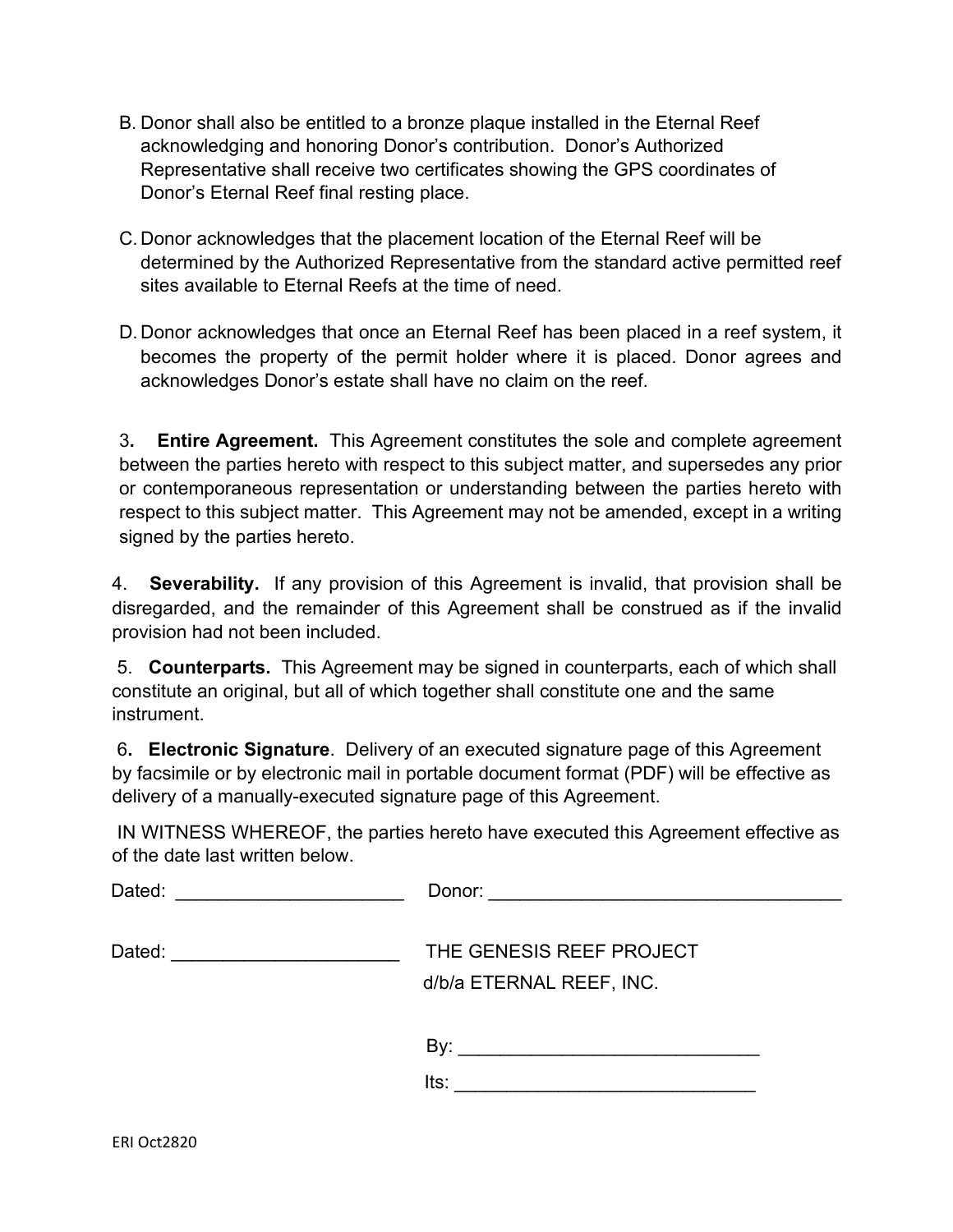### **ATTACHMENT A**

### **ETERNAL REEF LIVING LEGACY PROGRAM**

#### **Donation Levels**

The Living Legacy Program is a donor recognition program honoring those donors who have contributed to the furtherance of Eternal Reef's marine environment preservation activities.

Donor Level Please Check One:

Mariner<sup>\*</sup>: \$7495, the Mariner Eternal Reef;

The Mariner can accommodate up to 4 sets of remains and is frequently used for spouses or family members to be together.

\_\_\_\_\_**Nautilus**: \$4995, the Nautilus Eternal Reef;

The Nautilus is designed to accommodate up to 2 sets of remains and is frequently used for individuals and their pets.

Aquarius: \$3995, the Aquarius Eternal Reef;

The Aquarius is designed for the remains of one person and a pet.

**Unattended:** Unattended placements do not involve family or loved ones. Eternal Reefs staff provides the casting; placement and dedication dates are determined by Eternal Reefs.

 $\overline{\phantom{a}}$  , and the contract of the contract of the contract of the contract of the contract of the contract of the contract of the contract of the contract of the contract of the contract of the contract of the contrac

\_\_\_\_\_\_\_\$6495 Mariner\*

\_\_\_\_\_\_\_\$3995 Nautilus

\$2995 Aquarius

\*Currently only available in Sarasota, FL.

Date **Date** Donor Signature

 $\overline{\phantom{a}}$  , and the set of the set of the set of the set of the set of the set of the set of the set of the set of the set of the set of the set of the set of the set of the set of the set of the set of the set of the s